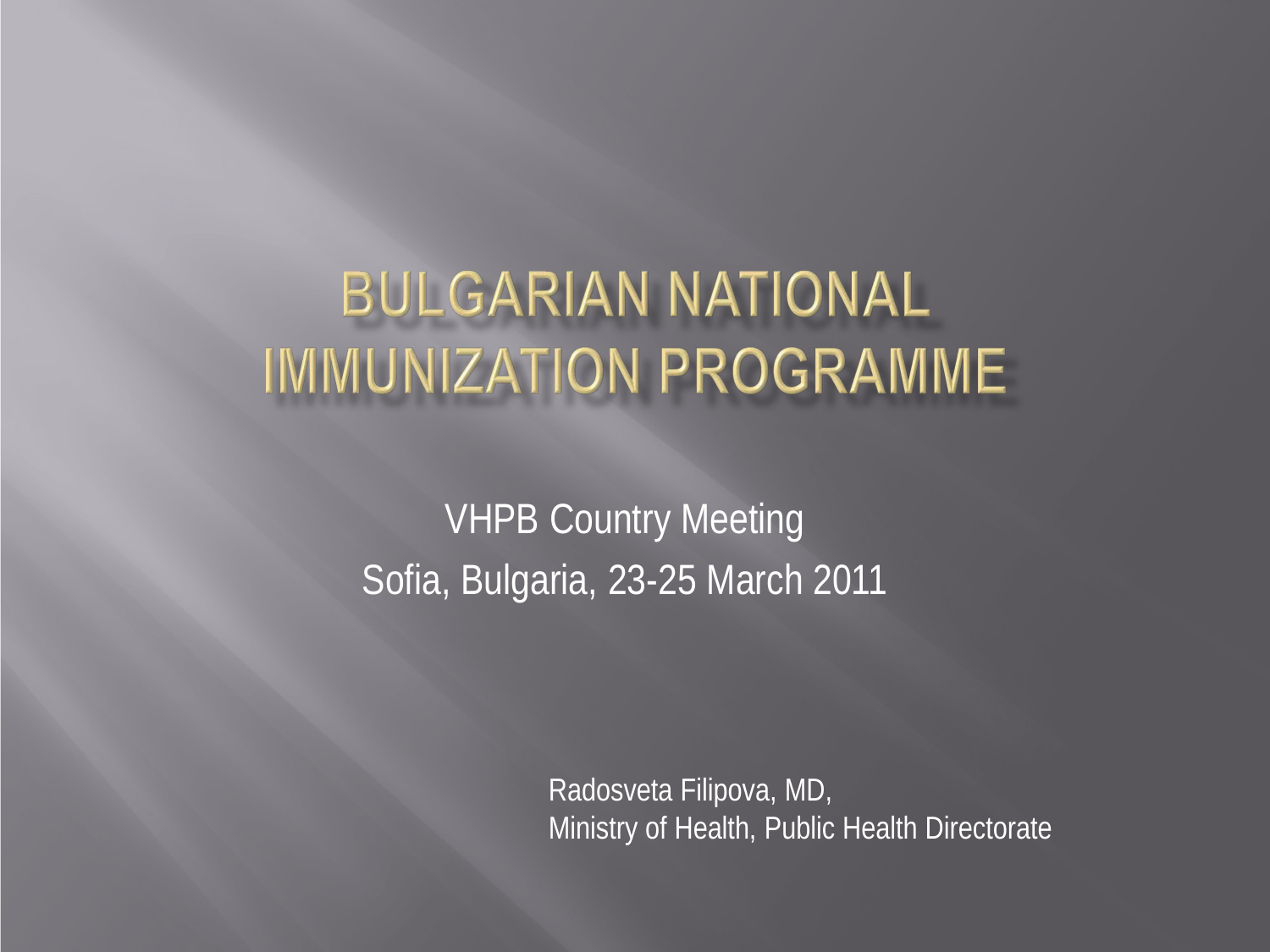# **Immunization Policy** Legal Framework - 1

#### 1903 – Law on Protection of Public Health and Amendments – 1930 +……

- compulsory notification and registration of CD (Smallpox, Measles, Mumps, Diphtheria, Pertussis, Tuberculosis)
- **EXECOMPULSORY IMMUNIZATION AGAINST SMALL PROPERTY**

#### 2005 - Law on Health

- Chapter II Health Protection Activities, section 5 CD Control, art. 58 and 59
- Chapter III Medical services, section 1 Accessibility and Quality of Health Care, art. 82
- 2005 Regulation 15/2005 concerning Immunizations in the Republic of Bulgaria
	- define age groups, schedules, specific vaccine characteristics and requirements for usage
- 2002 Expert Committee for CD surveillance and immunization policy
	- advise the Minister about National Immunization Policy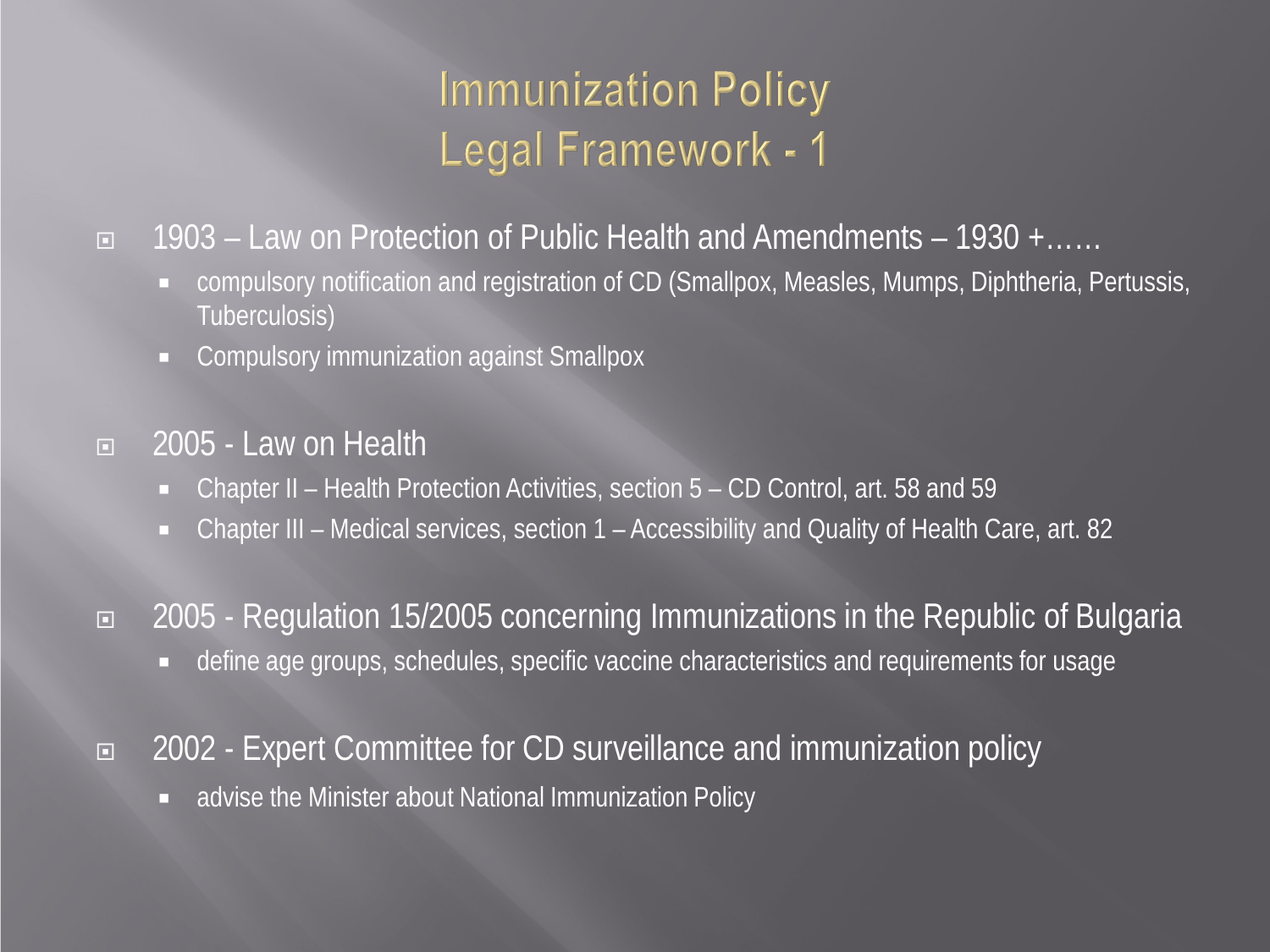#### Mandatory notification of CD and compulsory Immunization historical data

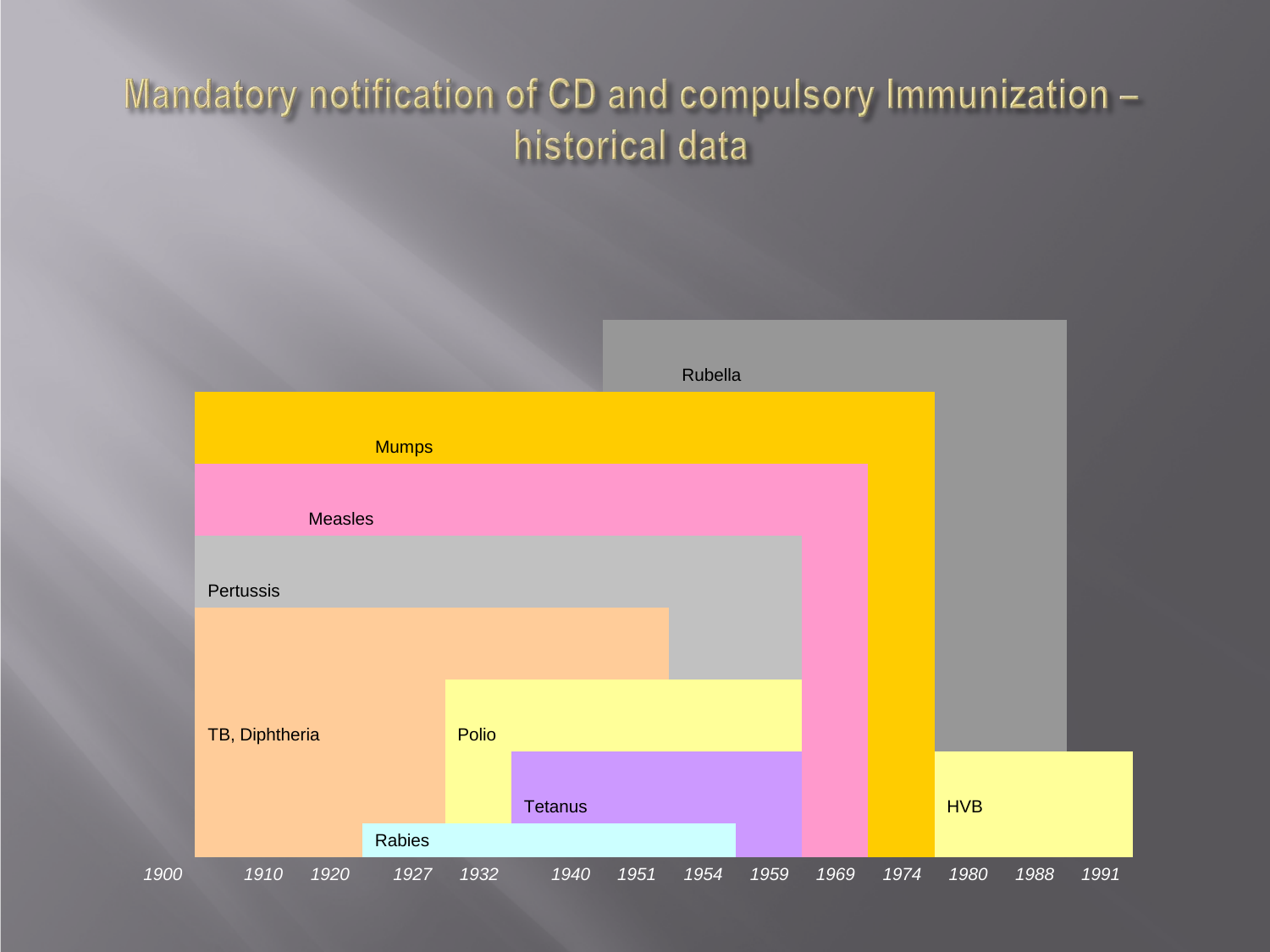### Immunization status and risk of Mumps according to year of birth

| 1982                                                                                                                                                                                        | 1983                                                                                                                                                                                                                 | 1984 | 1985 | 1986 | 1987 | 1988 | 1989 | 1990 | 1991 | 1992 |  |
|---------------------------------------------------------------------------------------------------------------------------------------------------------------------------------------------|----------------------------------------------------------------------------------------------------------------------------------------------------------------------------------------------------------------------|------|------|------|------|------|------|------|------|------|--|
|                                                                                                                                                                                             | $\cdot$ 1982 – 1986 - routine immunization stopped<br>$\cdot$ 1986 – 1988 - routine immunization with 1 dose mono<br>valent vaccine strain Leningrad 3 for native or non<br>immunized children between 1 to 12 years |      |      |      |      |      |      |      |      |      |  |
| • routine immunization with 1 dose mono valent vaccine strain Leningrad 3<br>at 12 months<br>• 2001 – routine immunization with 1 dose combine MMR vaccine at $12$<br>years                 |                                                                                                                                                                                                                      |      |      |      |      |      |      |      |      |      |  |
| • $1992 - 2000$ – routine immunization with 1 dose combine MMR vaccine at 13 months<br>• $2001 - 2006$ – routine immunization with 2 doses combine MMR vaccine at 13 months and<br>12 years |                                                                                                                                                                                                                      |      |      |      |      |      |      |      |      |      |  |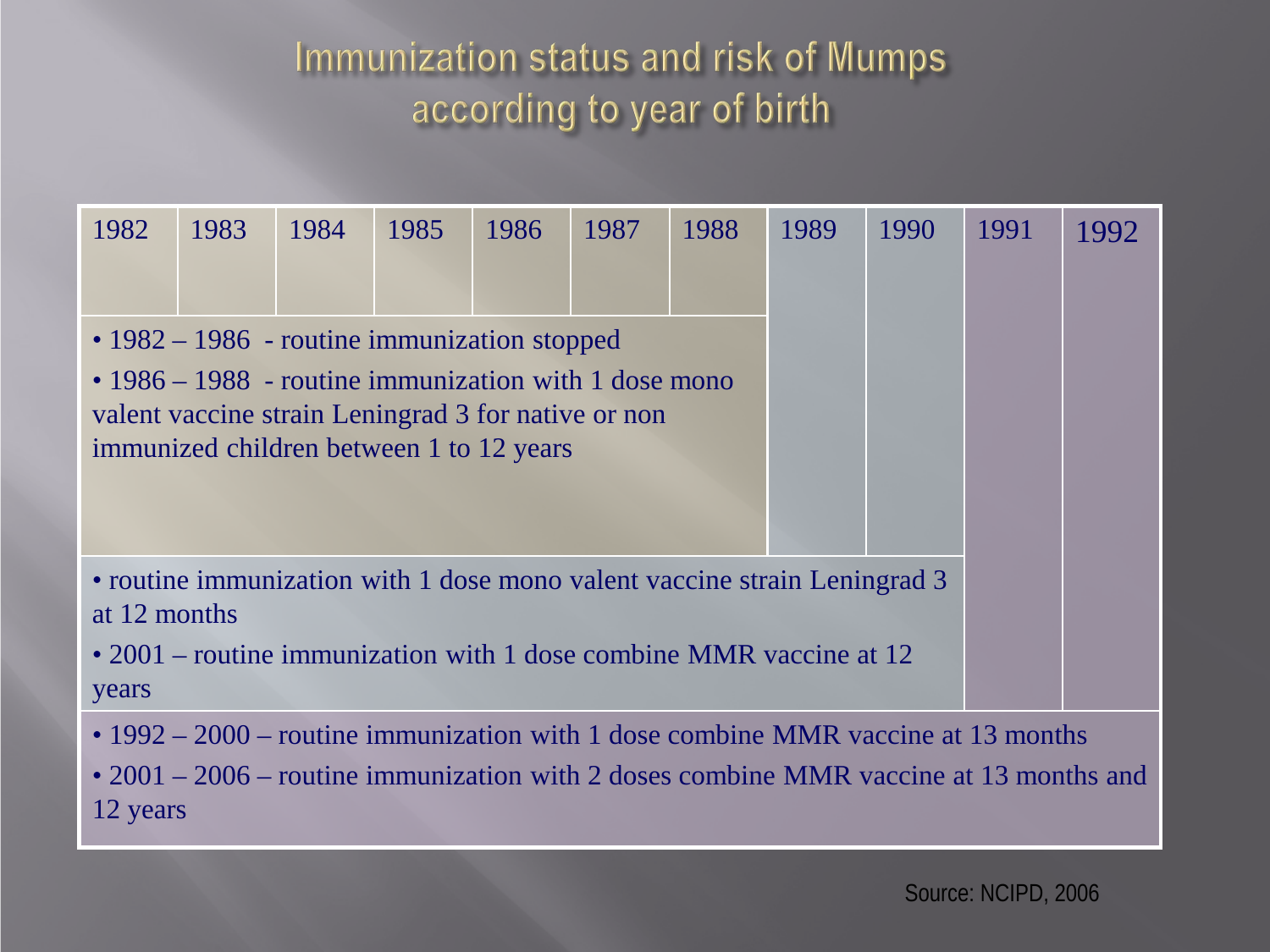### **Immunization Policy** Legal Framework - 2

#### □ Compulsory health insurance system

- All children until 16 years of age are insured by the State and have a full access to medical care (including immunizations) irrespectively of the health insurance of the family
- **EPI vaccinations are mandatory and free of charge for the parents**
- Active attitude of the parents
- GPs and their role
	- Gate keepers
	- Annual contract with the NHIF
	- **Planning, supplying, storage, performing, registration, reporting of Immunizations**
- Ministry of Health / regional structures and their role
	- **Planning**
	- Procurement
	- **Supply**
	- **Storage**
	- Proper use
	- **Nanagement of AEFI**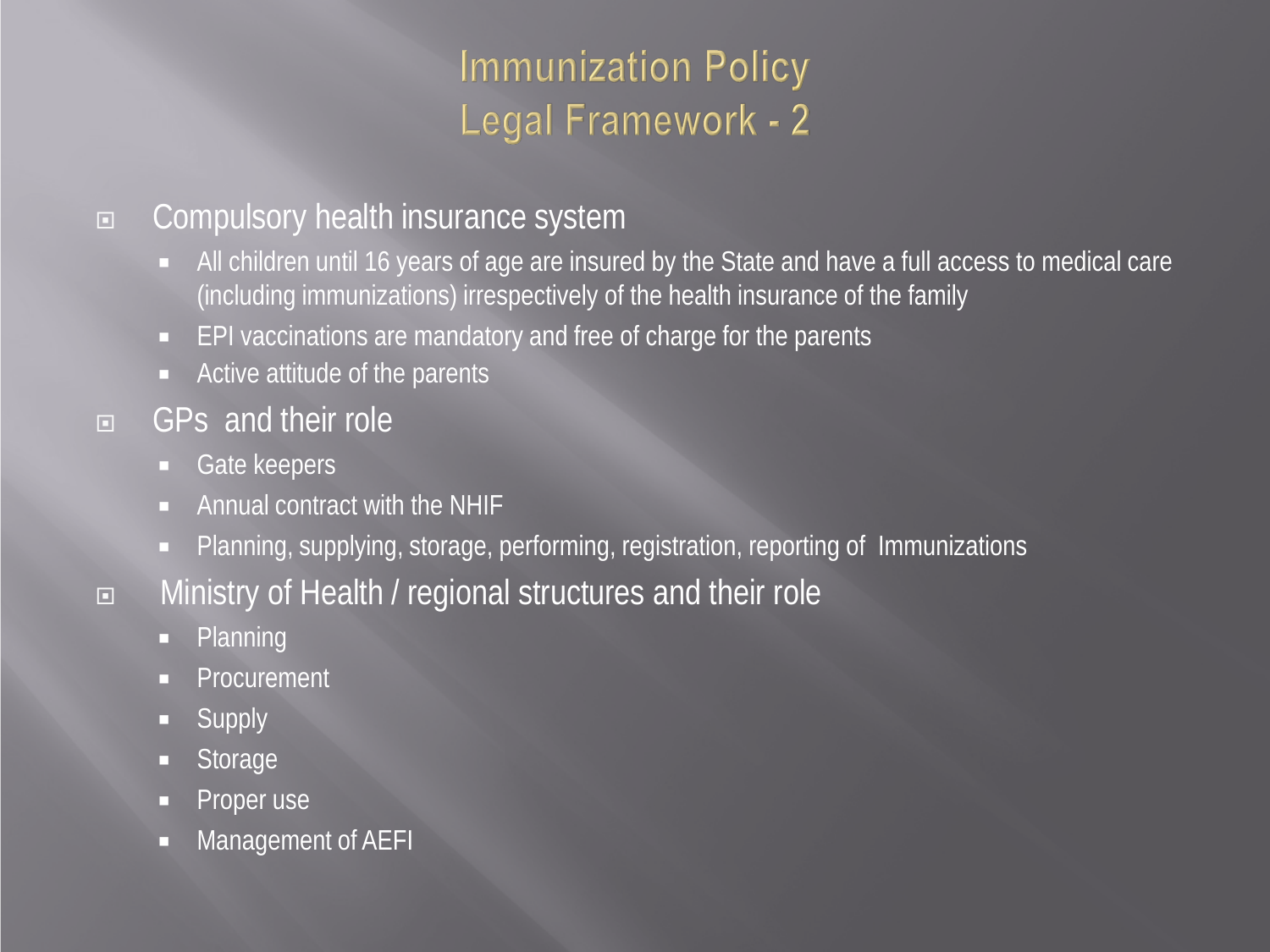## **Bulgarian Immunization Calendar**

- □ Compulsory Immunization against 11 CD (TBC, Hep B, Diphtheria, Tetanus, Pertussis, Polio, HIB, Pneumo, Measles, Mumps, Rubella)
- □ Compulsory immunization against Rabies, Crimean-Congo Haemorrhagic Fever and Abdominal Typhus for risk-groups (professional risk) and use of specific Immunoglobulin's and serums for post-exposure prophylaxis
- Use of Mercury free preservative vaccines up to 6 months 2005
- Use of Jeryl Lynn strain or derivates in MMR vaccine 2004
- Change OPV with IPV 2007 and decrease the number of IPV doses received from 6 to 5
- Change DTPw with DTPa 2009

| Age                 | At<br>birth | $\mathbf{1}$<br>mo | $\overline{2}$<br>$m$ | $\mathbf{3}$<br>$m$ | $\overline{\mathbf{4}}$<br>$m$ | 6<br>$m$  | $\overline{7}$<br>$\mathbf{m}\mathbf{o}$ | 12<br>mo  | 13<br>$m$ | <b>16</b><br>$m$ | 6 yr      | $7 \,\mathrm{yr}$        | $11 \,\mathrm{yr}$       | $12 \,\mathrm{yr}$ | 17 <sub>yr</sub>         | $>25 \, yr$<br>(every<br>$10 \text{ yr}$ ) |
|---------------------|-------------|--------------------|-----------------------|---------------------|--------------------------------|-----------|------------------------------------------|-----------|-----------|------------------|-----------|--------------------------|--------------------------|--------------------|--------------------------|--------------------------------------------|
| <b>BCG</b>          | $\bullet$   |                    |                       |                     |                                |           | $\left(\bullet\right)^2$                 |           |           |                  |           | $\left(\bullet\right)^2$ | $\left(\bullet\right)^2$ |                    | $\left(\bullet\right)^2$ |                                            |
| <b>Hep B</b>        | $\bullet$   | $\bullet$          |                       |                     |                                | $\bullet$ |                                          |           |           |                  |           |                          |                          |                    |                          |                                            |
| DTPa,<br>IPV, HIB   |             |                    | $\bullet$             | $\bullet$           | $\bullet$                      |           |                                          |           |           | $\bullet$        |           |                          |                          |                    |                          |                                            |
| <b>Pneumo</b>       |             |                    | $\bullet$             | $\bullet$           | $\bullet$                      |           |                                          | $\bullet$ |           |                  |           |                          |                          |                    |                          |                                            |
| <b>MMR</b>          |             |                    |                       |                     |                                |           |                                          |           | $\bullet$ |                  |           |                          |                          | $\bullet$          |                          |                                            |
| DTPa,<br><b>IPV</b> |             |                    |                       |                     |                                |           |                                          |           |           |                  | $\bullet$ |                          |                          |                    |                          |                                            |
| Td                  |             |                    |                       |                     |                                |           |                                          |           |           |                  |           |                          |                          | $\bullet$          | $\bullet$                | $\bullet$                                  |

 $($ <sup>o</sup> $)$ <sup>2</sup> absence of tuberculin sensitivity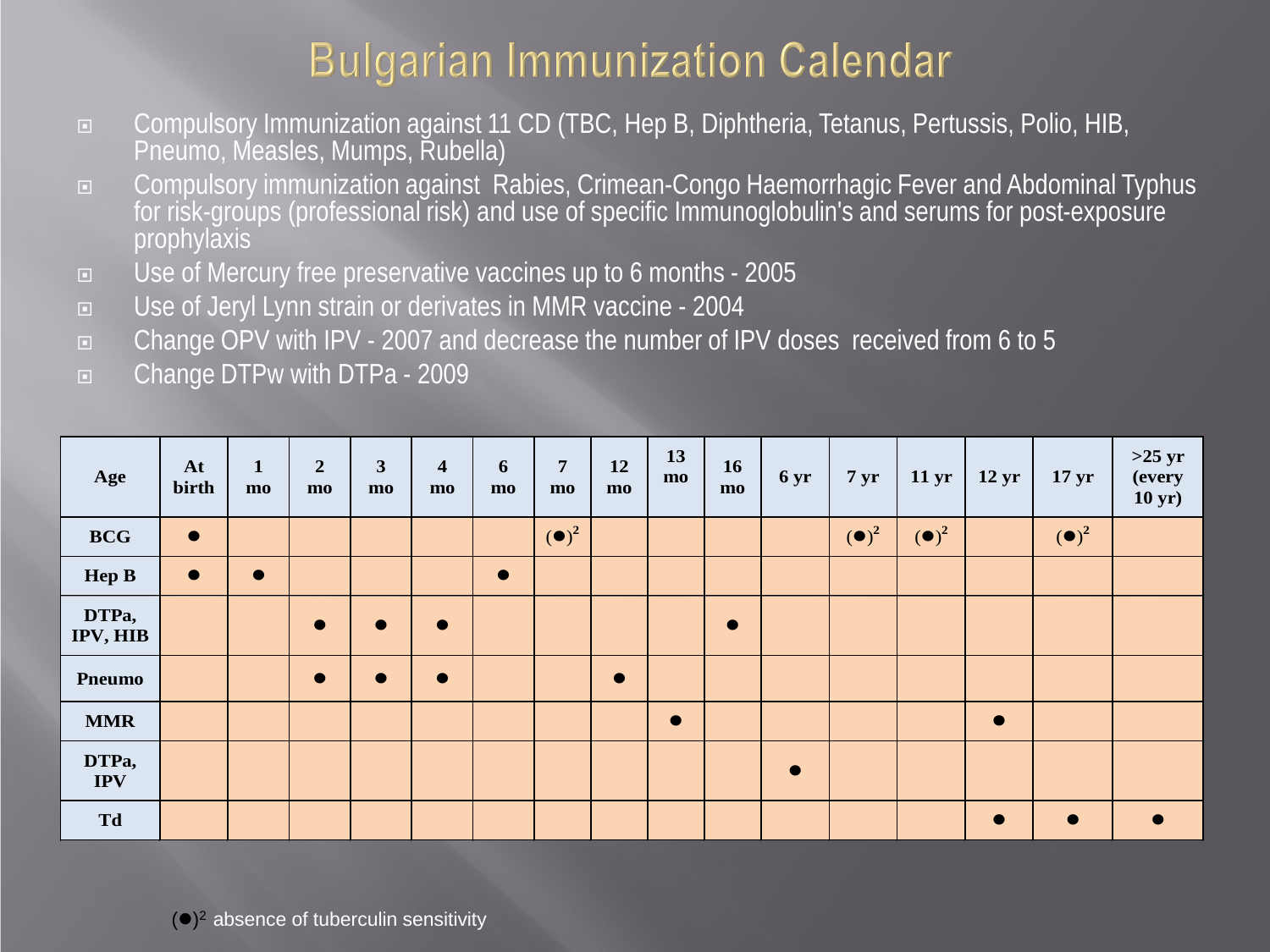### Recommended vaccinations

Recommended for persons in other age groups not included in the Immunization Calendar<br>- Polio, MMR, Hep. A and B, Rabies, Typhus abdominalis, Yellow fever, HIB,

Pneumococcal diseases, Meningococcal diseases, Influenza, HPV

Recommended for persons at risk (medical, professional etc.)

 Voluntary and need to be paid by the patient (for the vaccine and its administration)

□ Administered after prescription from GP's/Physician's/Specialists as other drugs